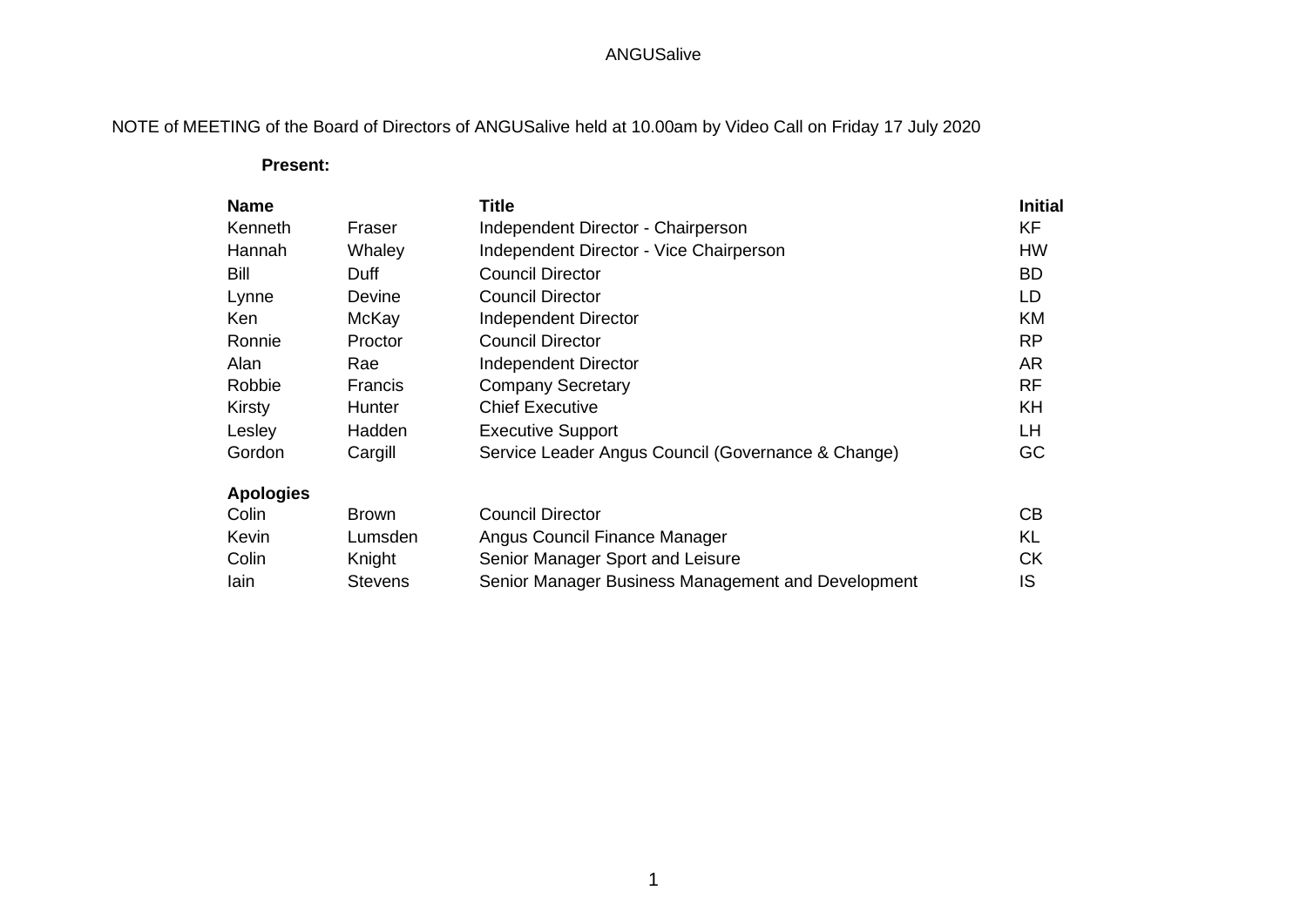| Item No        | <b>Note</b>                                                                                                                                                                                                                                                                                                                                                                                                                  |
|----------------|------------------------------------------------------------------------------------------------------------------------------------------------------------------------------------------------------------------------------------------------------------------------------------------------------------------------------------------------------------------------------------------------------------------------------|
| $\mathbf{1}$ . | <b>Welcome &amp; Apologies</b>                                                                                                                                                                                                                                                                                                                                                                                               |
|                | KF welcomed everyone to the meeting.                                                                                                                                                                                                                                                                                                                                                                                         |
|                | KF advised HW & BD will join the meeting as soon as possible                                                                                                                                                                                                                                                                                                                                                                 |
|                | <b>Apologies:</b>                                                                                                                                                                                                                                                                                                                                                                                                            |
|                | Colin Brown, Iain Stevens, Colin Knight, Kevin Lumsden                                                                                                                                                                                                                                                                                                                                                                       |
| 2.             | <b>Declarations of Interest</b>                                                                                                                                                                                                                                                                                                                                                                                              |
|                | Directors were asked to consider whether they had any declarations of interest in relation to any item on the agenda<br>for the meeting. No declarations were made.                                                                                                                                                                                                                                                          |
| 3.             | Minutes of Meeting on Friday 13 May 2020                                                                                                                                                                                                                                                                                                                                                                                     |
|                | The Directors approved the minutes of the above meeting.                                                                                                                                                                                                                                                                                                                                                                     |
|                | Minute of the meeting approved Proposed LD Seconded RP.                                                                                                                                                                                                                                                                                                                                                                      |
| 4.             | Matters arising from the Minute of Meeting Friday 13 May 2020                                                                                                                                                                                                                                                                                                                                                                |
|                | <b>Business Plan</b><br>KH advised the Senior Leadership Team are working with Angus Council Officers to progress.<br>The Board requested confirmation of timeline to ensure there was not a mismatch of deadlines and to ensure both<br>parties have clarity, so everyone involved is clear. KH & GC to provide update in Item 9 CG again highlighted this<br>was a key piece of work and a high priority for both parties. |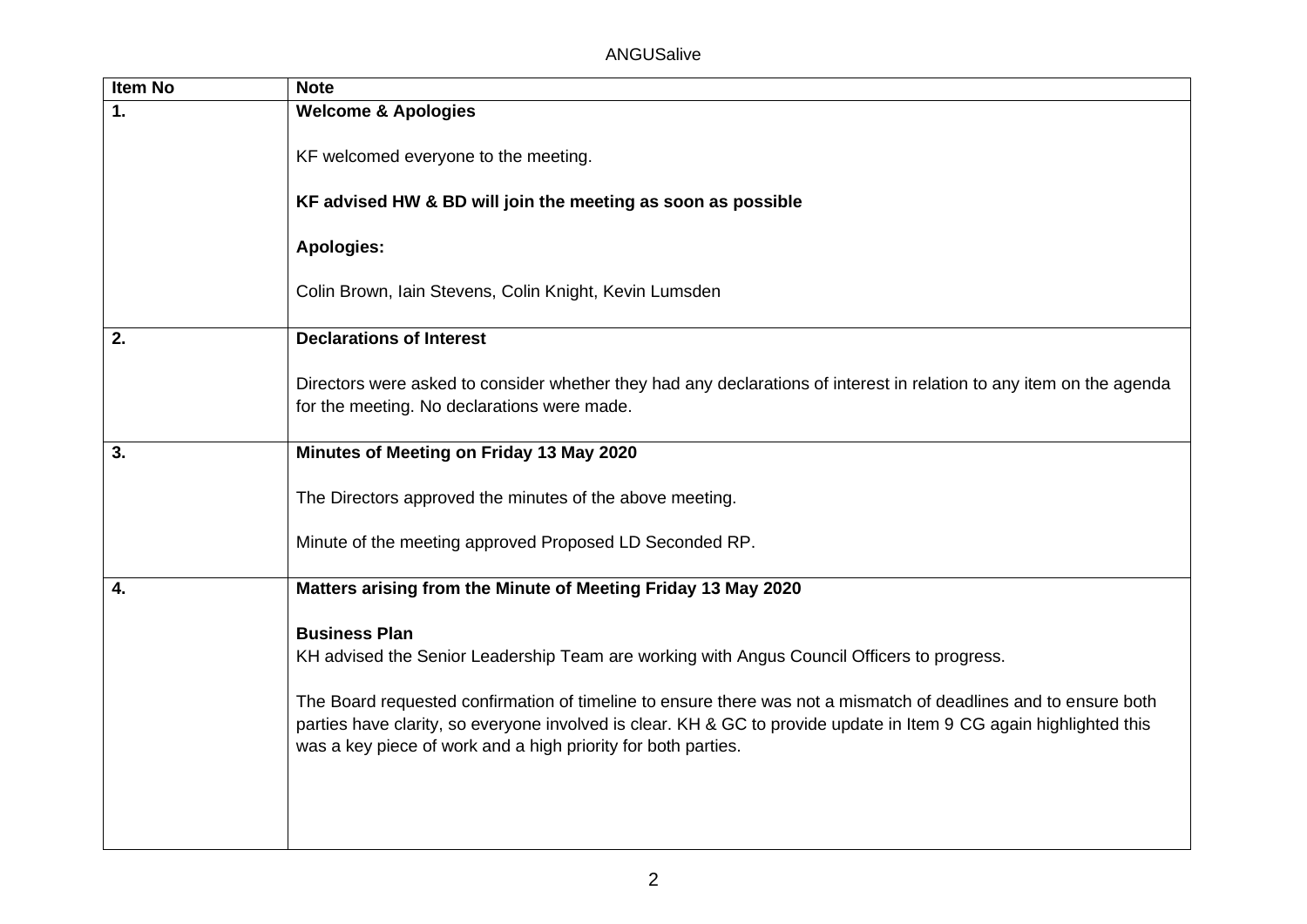|                  | <b>Furlough Arrangements</b>                                                                                                                                                                                                                                                                                                                                                                                                                                                                                                                                                                                                                                                                     |
|------------------|--------------------------------------------------------------------------------------------------------------------------------------------------------------------------------------------------------------------------------------------------------------------------------------------------------------------------------------------------------------------------------------------------------------------------------------------------------------------------------------------------------------------------------------------------------------------------------------------------------------------------------------------------------------------------------------------------|
|                  | KH noted at Coronavirus Briefing #09 on 29 June 2020 we had advised furlough letters were in progress and<br>scheduled to go out at the start of that week. KH confirmed these letters were issued on time and also received back                                                                                                                                                                                                                                                                                                                                                                                                                                                                |
|                  | from all 217 from salaried employers. KH highlighted it had been a power of work by leadership and Kronos Support<br>to engage with all of the team.                                                                                                                                                                                                                                                                                                                                                                                                                                                                                                                                             |
|                  | It was agreed at Coronavirus Briefing #08 on Monday 22 June 2020 to examine furlough arrangements for future<br>months once the newly published Coronavirus Job Retention Scheme guidance has been reviewed. KL was to<br>provide modelling on the different scenarios to support Board decision making. To be discussed in item 7.                                                                                                                                                                                                                                                                                                                                                              |
|                  | KH highlighted the team were finalising correspondence to the trade unions.                                                                                                                                                                                                                                                                                                                                                                                                                                                                                                                                                                                                                      |
|                  | <b>Sport &amp; Physical Activity Framework</b>                                                                                                                                                                                                                                                                                                                                                                                                                                                                                                                                                                                                                                                   |
|                  | KH confirmed work was progressing well on the Angus Sport & Physical Activity Framework which will be built round<br>the 6 Active Scotland Outcomes. CK to provide an update at the next Board meeting.                                                                                                                                                                                                                                                                                                                                                                                                                                                                                          |
| $\overline{5}$ . | <b>Chief Executive Update</b>                                                                                                                                                                                                                                                                                                                                                                                                                                                                                                                                                                                                                                                                    |
|                  | <b>Teams</b><br>KH advised Microsoft Office and Microsoft Teams has now been rolled out to Senior Leadership. Email has been<br>issued to Leadership Team who have been asked to download teams by Wednesday next week.                                                                                                                                                                                                                                                                                                                                                                                                                                                                          |
|                  | KH confirmed that all Board meetings will therefore move to the Teams platform as of the next meeting.                                                                                                                                                                                                                                                                                                                                                                                                                                                                                                                                                                                           |
|                  | <b>Countryside Adventure</b>                                                                                                                                                                                                                                                                                                                                                                                                                                                                                                                                                                                                                                                                     |
|                  | KH advised a few challenges are being experienced in this area of operation due to the number of visitors travelling<br>to enjoy our outdoor spaces but not everyone doing this responsibly under the Scottish Outdoor Access Code.<br>ANGUSalive is raising this situation as an area of concern at Silver IMT to ensure wider visibility for partners and<br>issues have also been flagged with colleagues in Scottish Police to request support. KH confirmed the plan is to<br>bring more resources back from furlough to manage the increased workload and asked the Board to note this has a<br>knock-on effect of reducing our furlough claim since additional employees will be at work. |
|                  | <b>CULTURE RADAR</b>                                                                                                                                                                                                                                                                                                                                                                                                                                                                                                                                                                                                                                                                             |
|                  | KH advised a survey has been issued to support development of the Angus Culture Strategy and further details will<br>be provided at a future meeting.                                                                                                                                                                                                                                                                                                                                                                                                                                                                                                                                            |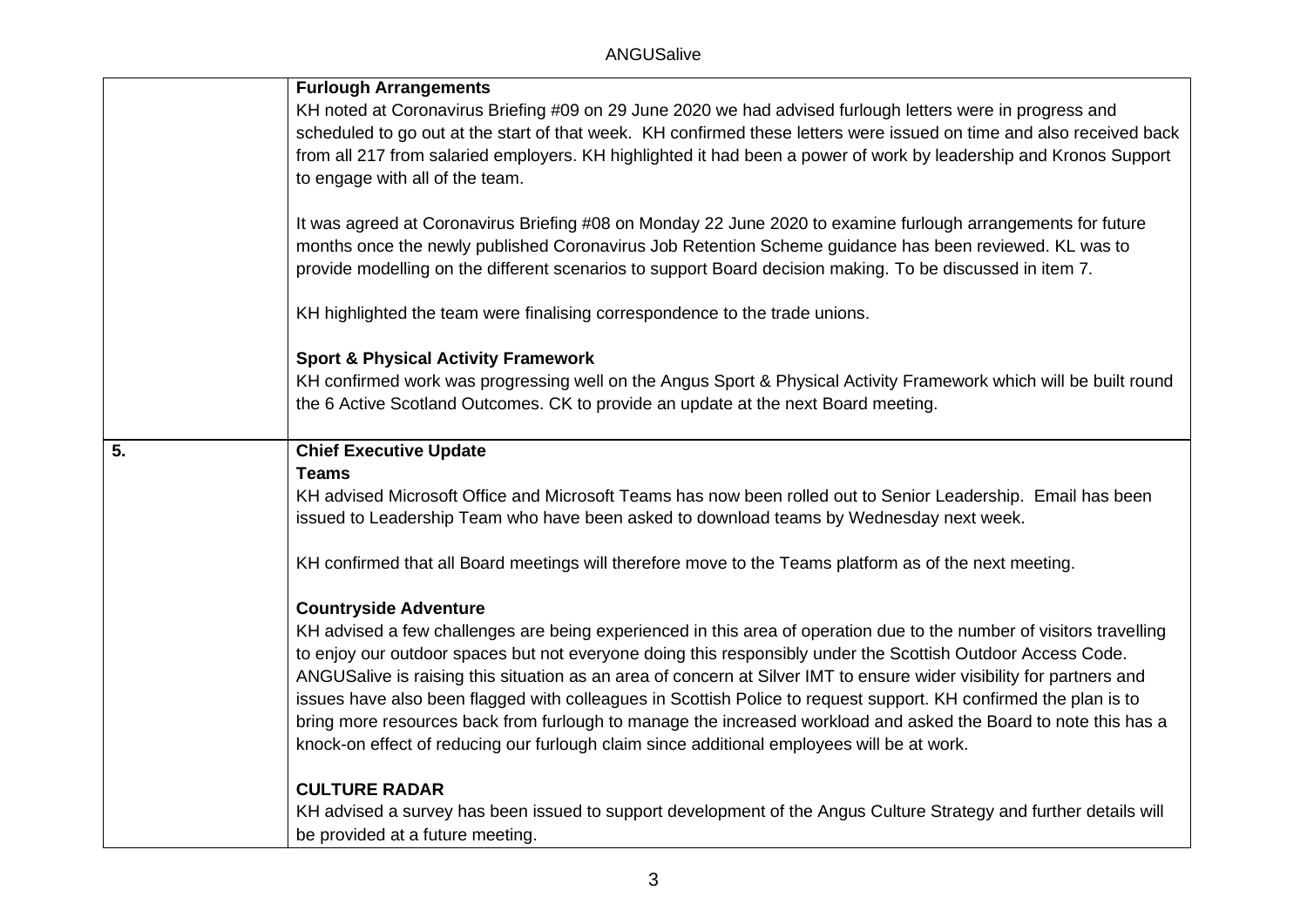ANGUSalive

| 6. | <b>Cash Flow Monitoring</b>                                                                                                                                                                                                                                                                                                                                                                                                                                                                                         |  |
|----|---------------------------------------------------------------------------------------------------------------------------------------------------------------------------------------------------------------------------------------------------------------------------------------------------------------------------------------------------------------------------------------------------------------------------------------------------------------------------------------------------------------------|--|
|    | KH advised the briefing paper was to provide the Board with information on the financial implications in respect of the<br>Coronavirus outbreak, with a particular focus on ANGUSalive's cash flow position and overall financial security.                                                                                                                                                                                                                                                                         |  |
|    | KH provided a high-level overview of the Cash Flow monitoring Spreadsheet in respect of the financial<br>consequences of the Coronavirus situation, particularly with respect to ANGUSalive's cash flow position. KH<br>highlighted close monitoring and robust forecasting of the cash flow are critical during the Coronavirus lockdown<br>period to ensure the viability and sustainability of ANGUSalive beyond the lockdown period.                                                                            |  |
|    | The Board noted that cash flow forecasting is currently a very fluid process as each day's forecast is essentially out<br>of date as soon as it's complete given the inherent reliance on assumptions and predictions of future trends /<br>behaviours. Directors acknowledged the cash flow forecast will by necessity therefore give different results as time<br>goes on and some assumptions become actuals and other assumptions can be refined and made more robust<br>depending on how the pandemic evolves. |  |
|    | KH confirmed May and June 2020 Coronavirus Job Retention Scheme claims have been submitted and funds<br>received into the bank from HMRC.                                                                                                                                                                                                                                                                                                                                                                           |  |
|    | KH provided an update on the current position with Tayside Contracts and there was a discussion about cleaning<br>services. Directors agreed procurement arrangement for cleaning should be part of a general review of how these<br>services are delivered and our current establishment as we come out of the current restrictions.                                                                                                                                                                               |  |
| 7. | <b>Future Furlough</b>                                                                                                                                                                                                                                                                                                                                                                                                                                                                                              |  |
|    | KH confirmed the current furlough arrangements:                                                                                                                                                                                                                                                                                                                                                                                                                                                                     |  |
|    | Approx. 85% workforce furloughed via Coronavirus Job Retention Scheme (CJRS).<br>$\bullet$                                                                                                                                                                                                                                                                                                                                                                                                                          |  |
|    | Salaried employees receive wages for their salaried post, including 2020/21 Pay Award & Increments (where<br>$\bullet$<br>applicable) from 1 April 2020. Monthly salary is therefore higher than CJRS reference pay at 28 February<br>2020 used to claim the grant support. Charity topped up wages for salaried employees to 100% in March -<br>July 2020 but will pay at 80% in August 2020.                                                                                                                      |  |
|    | Casual workers receive wages based on CJRS variable calculation. Charity topped up wages for casual<br>$\bullet$<br>workers to 100% in March - June 2020 but will pay at 80% in July - August 2020.                                                                                                                                                                                                                                                                                                                 |  |
|    | CJRS permits part-time working from 1 July 2020. New flexibility welcomed but creates additional financial<br>$\bullet$<br>burden as charity must fund in full any hours at work despite no current and forecast future reduction in<br>income generation potential.                                                                                                                                                                                                                                                |  |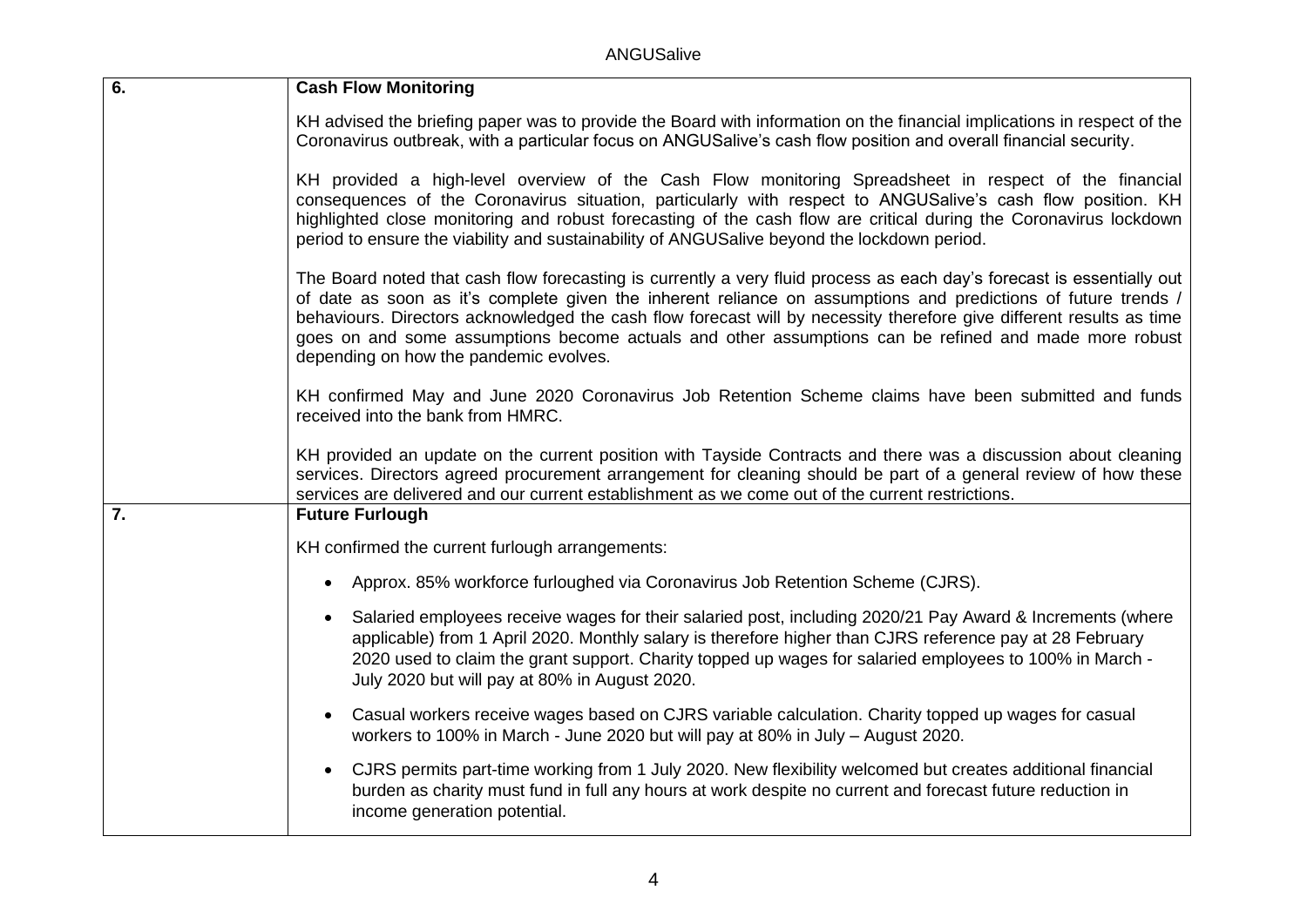## ANGUSalive

|    | • 80-90% total expenditure on staff costs depending on service area.                                                                                                                                                                                                                                                                                                                                                                                                                                                                                                                                                                                                                                                                                                          |
|----|-------------------------------------------------------------------------------------------------------------------------------------------------------------------------------------------------------------------------------------------------------------------------------------------------------------------------------------------------------------------------------------------------------------------------------------------------------------------------------------------------------------------------------------------------------------------------------------------------------------------------------------------------------------------------------------------------------------------------------------------------------------------------------|
|    | The Board reviewed the current and proposed arrangements for September & October 2020. Directors unanimously<br>agreed salaried employees will continue to receive 80% wages until 31 October 2020, when the Scheme is<br>scheduled to end, and casual workers will be removed from the charity's furlough arrangements from 1 September<br>2020 due to a combination of increased employer contributions required by the CJRS and current cash flow forecast<br>to maintain Going Concern status. This means the last payment to casual workers will be in August payroll.                                                                                                                                                                                                   |
|    | KH advised furlough letters will be issued to our salaried employees to advise furlough arrangements are to continue<br>at 80% support until 31 October 2020. A letter to casual workers will advise their last day of furlough will be 31<br>August 2020. Casual workers will be advised they are going to remain on our supply lists so we can contact them as<br>and when work is available unless they contact us to confirm they want to be removed.                                                                                                                                                                                                                                                                                                                     |
| 8. | <b>ANGUSalive Recovery Plan</b>                                                                                                                                                                                                                                                                                                                                                                                                                                                                                                                                                                                                                                                                                                                                               |
|    | KH provided an overview of the 5 step ANGUSalive Recovery Plan which shows what we plan to open and when, in<br>line with the Scottish Government's Covid - 19 Routemap through and out of the crisis.                                                                                                                                                                                                                                                                                                                                                                                                                                                                                                                                                                        |
|    | This Plan has been developed according to these conditions:                                                                                                                                                                                                                                                                                                                                                                                                                                                                                                                                                                                                                                                                                                                   |
|    | 1) Progression through each ANGUSalive Step will depend on the Scottish Government Routemap<br>2) All classes, activities and sessions are subject to change in line with the Scottish Government Routemap<br>3) Spaces in all classes, activities and sessions will be limited until social distancing restrictions are lifted<br>4) Each ANGUSalive Step will be reviewed on a weekly basis<br>5) Stage progression will be updated every 3 weeks in line with the Scottish Government Routemap                                                                                                                                                                                                                                                                             |
|    | KH provided update on Culture re-opening:                                                                                                                                                                                                                                                                                                                                                                                                                                                                                                                                                                                                                                                                                                                                     |
|    | Library services will recommence with a new Click & Collect pilot only. The pilot will be introduced at Arbroath Library<br>from 15 July 2020. Click & Collect will be available to the public on Wednesday - Friday from 10am - 2pm. Initially the<br>staff rota will cover the hours 9am - 3pm although this may be refined as we understand the process. All aspects of<br>the pilot will be monitored regularly to determine any improvements required to improve the customer experience,<br>procedures, health & safety, etc. If successful, the pilot will be rolled out across up to three further locations in the<br>first instance. Provisional dates are Forfar Library from 22 July, Carnoustie Library from 29 July and Montrose Library<br>from 5 August 2020. |
|    |                                                                                                                                                                                                                                                                                                                                                                                                                                                                                                                                                                                                                                                                                                                                                                               |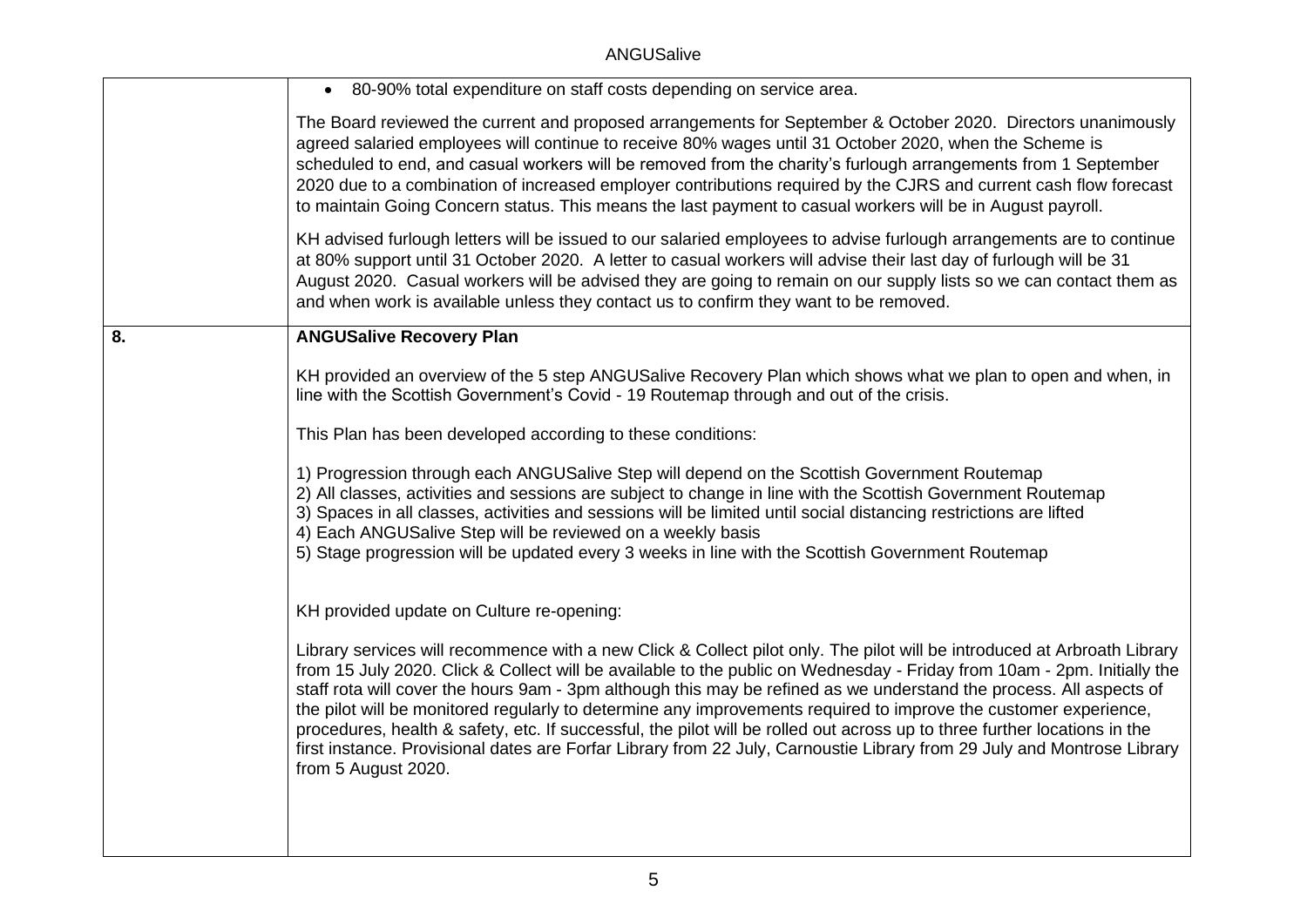ANGUSalive

|     | KH provided update on Sport & Leisure re opening:                                                                                                                                                                                                                                                                                                                                                                                                                                                                                                                                                                                                             |
|-----|---------------------------------------------------------------------------------------------------------------------------------------------------------------------------------------------------------------------------------------------------------------------------------------------------------------------------------------------------------------------------------------------------------------------------------------------------------------------------------------------------------------------------------------------------------------------------------------------------------------------------------------------------------------|
|     | ANGUSalive are still awaiting confirmation from Angus Council Schools and Learning with regards to their facility<br>requirements and availability of Dual Use and Community Campus venues to the charity to provide sport and leisure<br>opportunities to the community. It is imperative these requirements are clear to enable us to make plans accordingly.<br>KH provided an update on financial challenges highlighting Sport & Leisure normal income and the impact depending<br>on different percentage reductions in income both on a monthly and annual basis to give examples of the potential<br>gap in funding.<br>HW and BD joined the meeting. |
| 9.  | <b>ANGUSalive Rapid Improvement Event - Green Paper</b>                                                                                                                                                                                                                                                                                                                                                                                                                                                                                                                                                                                                       |
|     | KH provided overview on RIE paper.                                                                                                                                                                                                                                                                                                                                                                                                                                                                                                                                                                                                                            |
| 10. | <b>Recovery &amp; Future Service Model</b>                                                                                                                                                                                                                                                                                                                                                                                                                                                                                                                                                                                                                    |
|     | KH & CG provided overview of Recovery & Future Service Model:                                                                                                                                                                                                                                                                                                                                                                                                                                                                                                                                                                                                 |
|     | Phase 1 would be the task of collectively understanding the current provision while determining what culture, sport<br>and leisure services we need, want and can afford to deliver for communities across Angus in future given reality of<br>the forecast financial position.                                                                                                                                                                                                                                                                                                                                                                               |
|     | Phase 2 would be the undertaking of designing what the amended Services Specification would look like. This would<br>be informed and evidenced through the specialist area knowledge of ANGUSalive and consultation with the related<br>Angus Council and Angus Health & Social Care Partnership services, Angus Community Planning Partnership as<br>well as stakeholder consultation and market analysis.                                                                                                                                                                                                                                                   |
|     | Phase 3 would be the finalisation of the updated specification and accompanying Business Plan for Angus Council<br>Committee and ANGUSalive Board approvals.                                                                                                                                                                                                                                                                                                                                                                                                                                                                                                  |
|     | Suitable reporting with Councillors and Trustees up to this stage would ensure minimal amendments to the product<br>created are required.                                                                                                                                                                                                                                                                                                                                                                                                                                                                                                                     |
|     | The commencement of delivery of the new Business Plan now under ownership of ANGUSalive. This Business Plan<br>would include the agreed amended Services Specification.                                                                                                                                                                                                                                                                                                                                                                                                                                                                                       |
|     |                                                                                                                                                                                                                                                                                                                                                                                                                                                                                                                                                                                                                                                               |